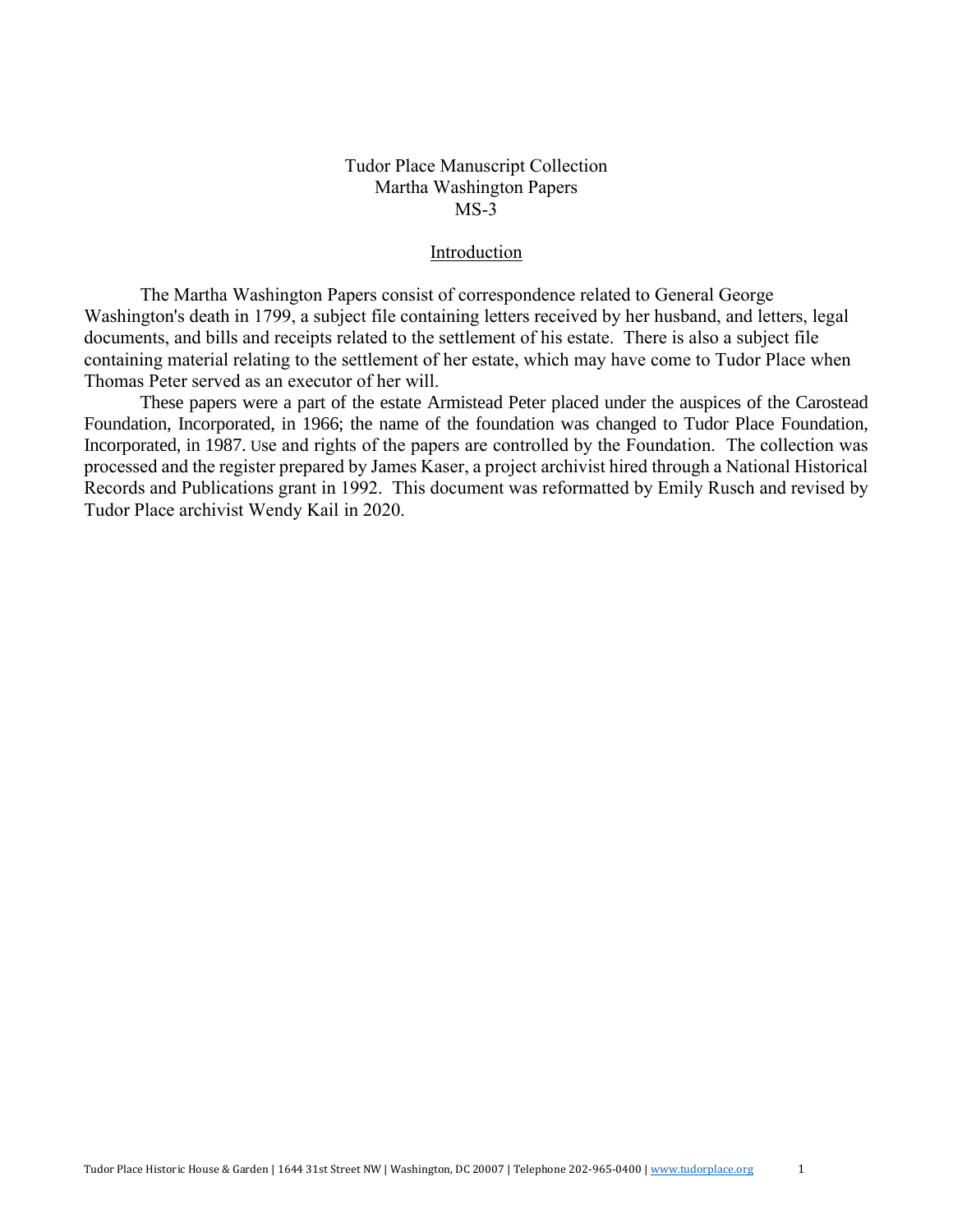#### Biographical Sketch

 Martha Dandridge (1731-1802) married Daniel Parke Custis (1711-1757), son of John Custis IV, a prominent resident of Williamsburg, Virginia, in 1749. The couple had four children, two of whom survived: John Parke Custis (1754-1781) and Martha Parke Custis (1755/6-1773). Daniel Parke Custis died in 1757; Martha (Dandridge) Custis married General George Washington in 1759and joined him at Mount Vernon, Virginia, with her two children. According to family legend, General George Washington raised John Parke and Martha Parke Custis as his own son and daughter. At Mount Vernon Martha Washington skillfully maintained her new home and administered to her extended family's needs. During the Revolutionary War years she frequently endured the hardship of travel to join her husband and encourage him and the American forces in their effort. As First Lady she performed the tasks appropriate to her position, although she longed to return to the tranquility of Mount Vernon, a wish eventually fulfilled.

Her son John Parke Custis married Eleanor Calvert (1756/7-1811) in 1774 and four children were born of this union, including a daughter in 1777, Martha Parke Custis, who became Martha (Custis) Peter. John Parke Custis served as Washington's volunteer aide-de-camp at Yorktown and in 1781 died of camp fever after visiting a British hospital. John Parke Custis' widow, Eleanor Calvert Custis, then married Dr. David Stuart (1753-1814). At the Stuart's home, Hope Park, ten miles west of Alexandria, Virginia, Thomas Peter married Martha Parke Custis in 1795.

The eight and one-half acres and the structures upon it that became Tudor Place were purchased with an \$8,000 inheritance accorded Martha (Custis) Peter from her stepgrandfather General George Washington. After her grandmother Martha Washington's death in 1802, Martha (Custis) Peter inherited the 1796 engraving of General George Washington by Thomas Cheesman after John Trumbull's portrait *George Washington at the Battle of Trenton,* and her grandmother's writing desk. In the desk two letters were discovered that George Washington had written to his wife as he took command of the Continental Army in 1775.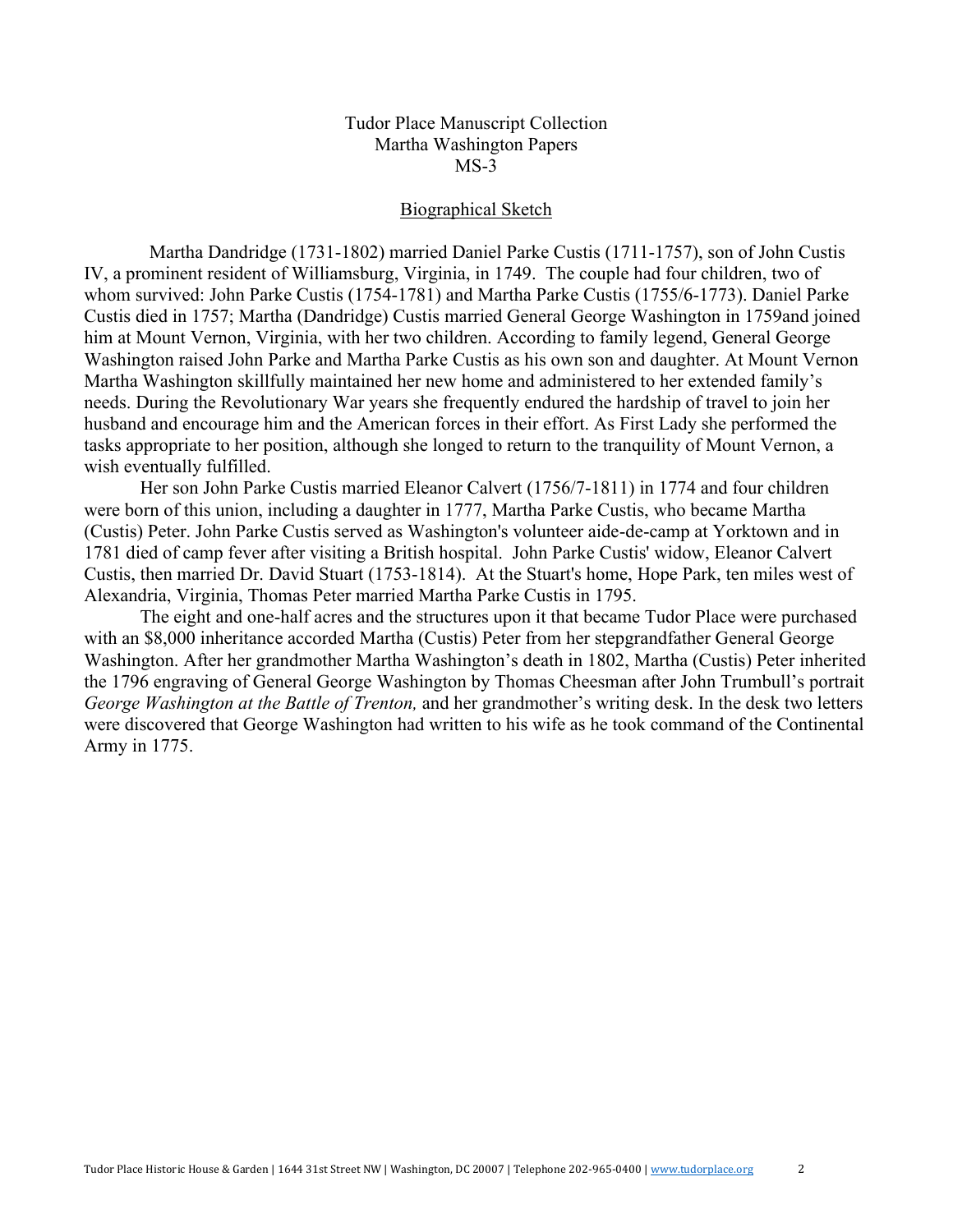#### Scope and Content

After General George Washington's death in 1799, the government, various organizations, and individuals wanted to honor him and Martha Washington was obliged to respond to these various requests. The most important request was made by President John Adams, who asked that Washington's body be moved and placed under a memorial to be constructed in the Federal City. A copy of the letter written on her behalf in which she acquiesces to this is in the collection. Citizens also sent her copies of funeral sermons and orations in honor of her departed husband, and she was required to thank them. She was granted the franking privilege of sending and receiving mail without charge by Congress, through a document in the collection. Letters of request and the responses to the requests are often in the hand of Tobias Lear, General George Washington's secretary, who continued in that role for his employer's wife for a brief period of time.

Another set of responsibilities after the death of her husband related to the settlement his estate, evidenced by the presence of bills and receipts, as well as a number of legal opinions concerning matters relating to the estate. This material may have come to Tudor Place through Thomas Peter's role as an executor of her estate. The collection also includes an inventory from the estate sale held after her death in 1802, provenance for many items now at Tudor Place that were purchased at the sale.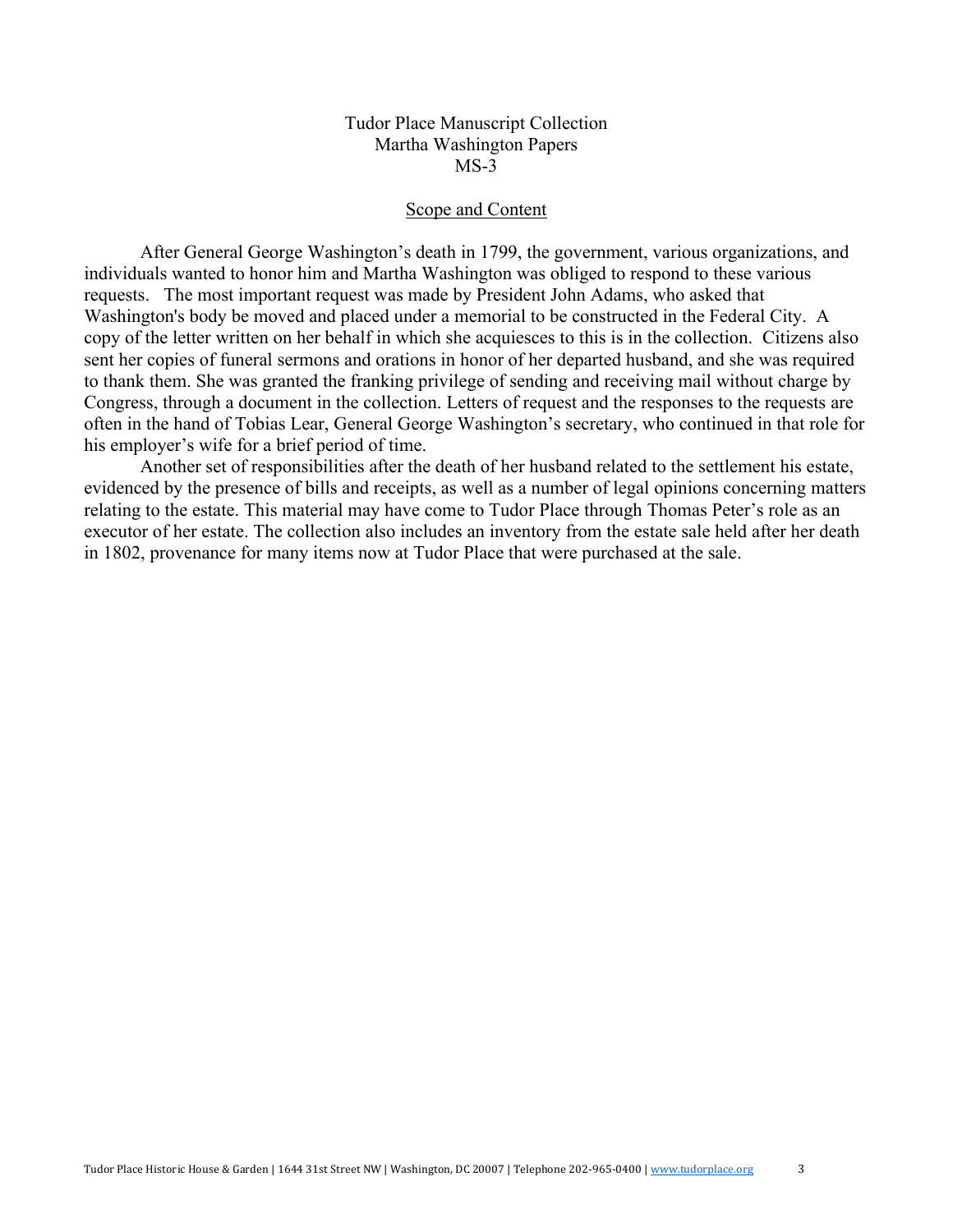#### **Series Description**

#### CORRESPONDENCE

#### **Series**

**CORRESPONDENCE** 

1778-1800

Arranged chronologically

All but one letter relates to the death of General George Washington. These consist of incoming letters and outgoing drafts in the hand of Tobias Lear conveying condolences, and proposals for commemorating the memory of General George Washington. A letter predating these was written by John Parke Custis from Mt. Airy, Maryland, after the birth of Martha Parke Custis.

#### WASHINGTON LETTER

June 18, 1775

This letter was written by George Washington in Philadelphia to Martha Washington at Mount Vernon upon his assuming command of the Continental Army. The letter was found in Martha Washington's writing desk which was inherited by Martha Peter, who also found the letter.

#### SUBJECT FILES

**Series** 

GEORGE WASHINGTON 1770-1800 Arranged by type and then chronologically Includes letters Washington received from Thomas Peter and John Trumbull and a merchant's account statement.

GEORGE WASHINGTON ESTATE 1800-1831

Arranged by type and then chronologically Consists of legal opinions concerning the estate by Charles Lee, Bushrod Washington, Charles Simms, and Thomas Swann, as well as a stock

certificate transferred to Martha Peter, and bills and receipts.

MARTHA WASHINGTON ESTATE 1800-1811 Arranged by type and then chronologically Includes receipts for legatee disbursements, estate sale inventories, and bills and receipts and includes bills for Martha Washington's funeral.

LISTS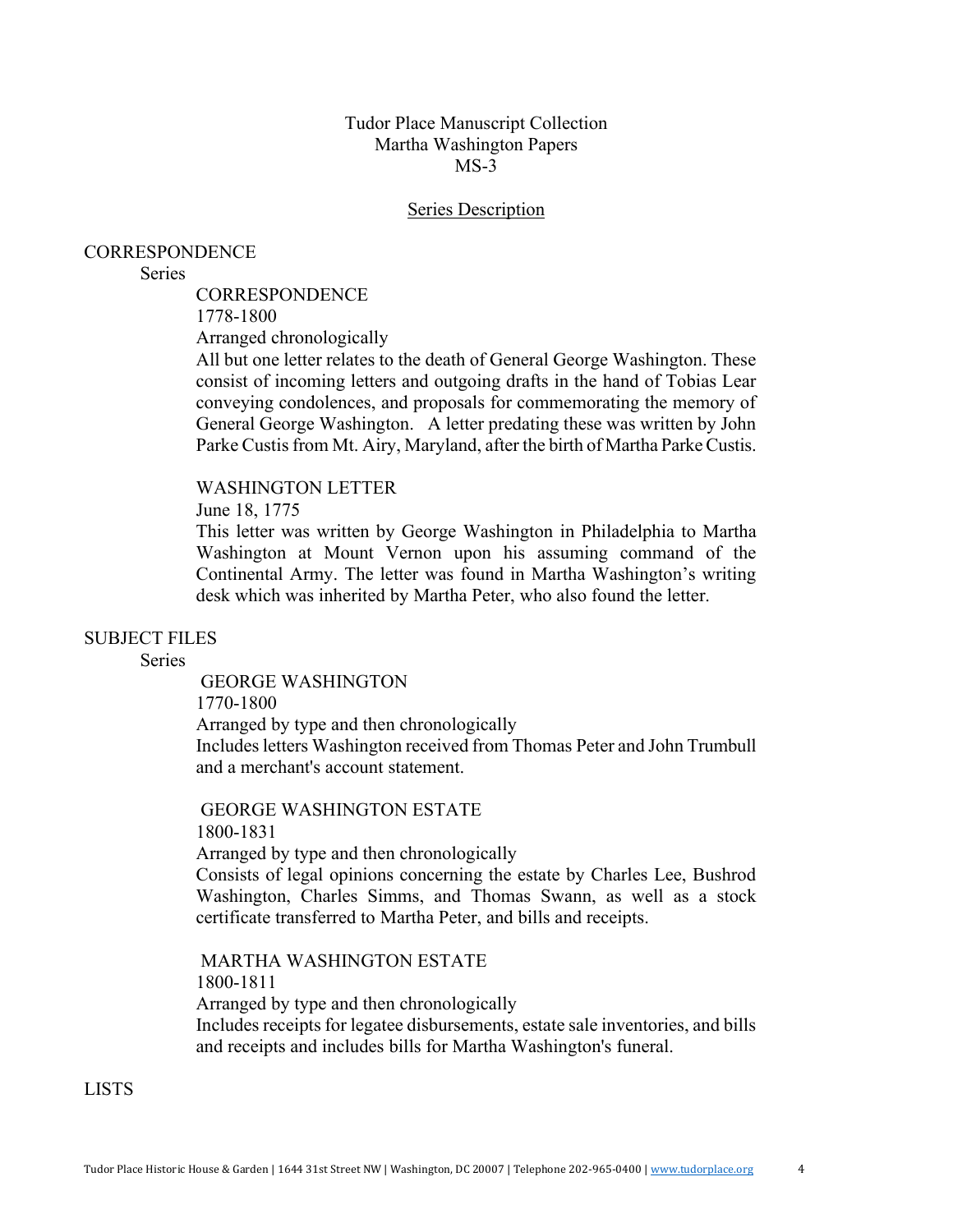Series

LIST OF FUNERAL SERMONS AND ORATIONS TO BE BOUND 1800 List includes names of eulogists grouped by state.

SCRAPBOOK MATERIAL

Series

LABELS: MADE FOR LETTERS OF CONDOLENCE 1799-1800 Labels, most in the hand of Tobias Lear, used as covers for bundles of letters.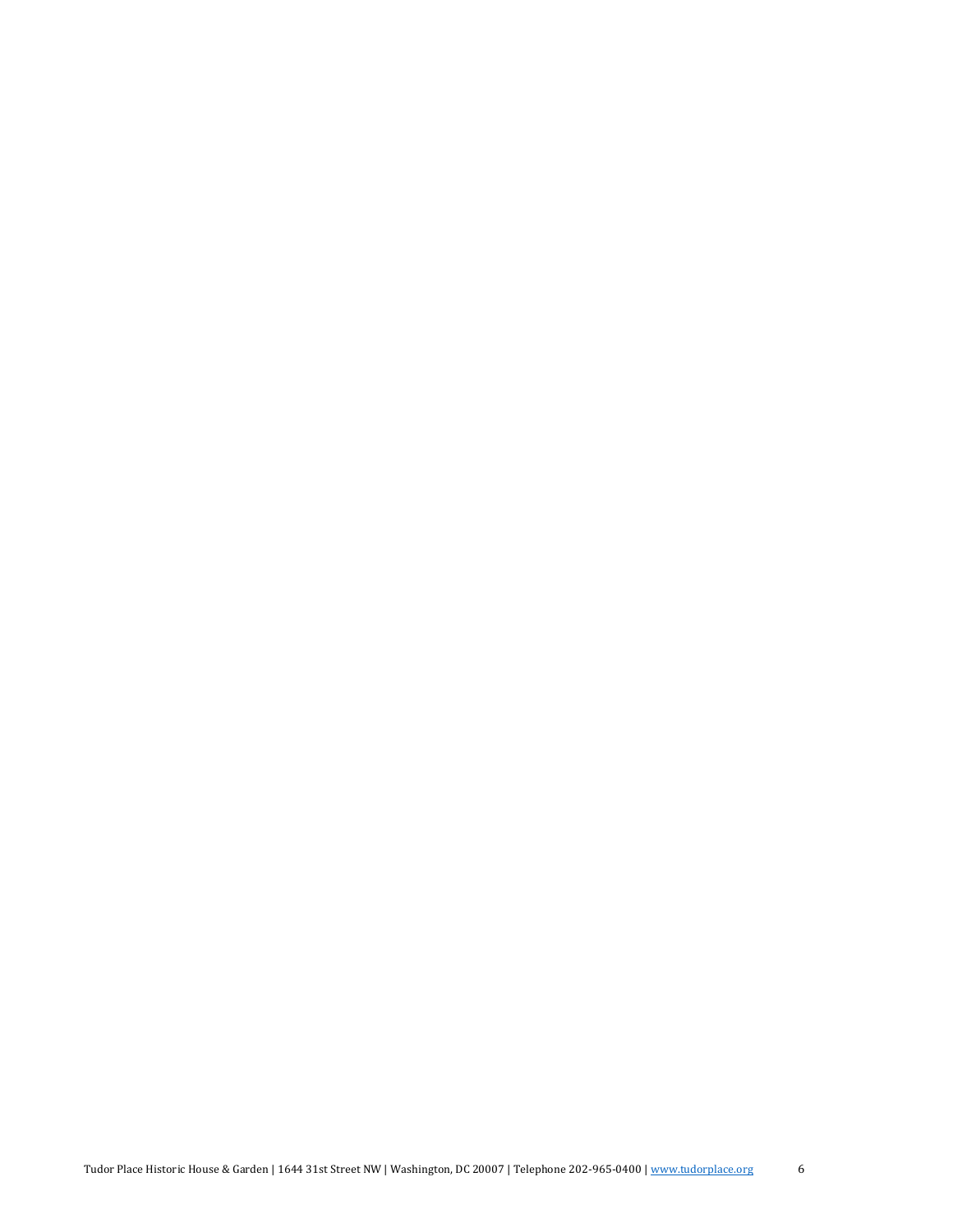## MS-3

### Box 1

| Folder         | Correspondence: Fragment: Voucher to Miss Custis' Account; Colonel Fairfax's 1770; 1771<br>Account with George Washington               |                       |
|----------------|-----------------------------------------------------------------------------------------------------------------------------------------|-----------------------|
| $\overline{2}$ | Correspondence: John Parke Custis to Martha Washington                                                                                  | Apr 3, 1778           |
| 3              | Correspondence: Presidential Invitation: The President of the United<br>States and Mrs. Washington, request the Pleasure of             | $179$ <sub>____</sub> |
| 4              | Correspondence: Thomas Peter to George Washington                                                                                       | Feb 1, 1799           |
| 5              | Correspondence: John Trumbull to George Washington                                                                                      | Oct 5, 1799           |
| 6              | Correspondence: John Adams to Martha Washington                                                                                         | Dec 27, 1799          |
| 7              | Correspondence: Martha Washington to John Adams, [Hand of Lear]                                                                         | Dec 31, 1799          |
| 8              | Correspondence: Elizabeth Spotswood to Martha Washington                                                                                | Jan 2, 1800           |
| 9              | Correspondence: The Grand Lodge of the Commonwealth of Massachusetts to<br>Martha Washington, John Warren, Paul Revere, Josiah Bartlett | Jan 11, 1800          |
| 10             | Correspondence: At a Meeting of the Grand Lodge of Massachusetts,<br>Daniel Oliver to Martha Washington                                 | Jan 11, 1800          |
| 11             | Correspondence: Martha Washington to Governor Jonathan Trumbull, Jr.,<br>[Hand of Lear]                                                 | Jan 15, 1800          |
| 12             | Correspondence: Joseph Scott to Martha Washington                                                                                       | Jan 25, 1800          |
| 13             | Correspondence: Martha Washington to the Grand Lodge of Massachusetts,<br>[Hand of Lear]                                                | Jan 27, 1800          |
| 14             | Correspondence: Theodore Sedgwick to Martha Washington                                                                                  | Feb 4, 1800           |
| 15             | Correspondence: Tobias Lear to Theodore Sedgwick                                                                                        | Feb 15, 1800          |
| 16             | Correspondence: Catherine Garretson to Martha Washington                                                                                | Feb 27, 1800          |
| 17             | Correspondence: Francis Adrian van der Kemp to Martha Washington                                                                        | Mar 10, 1800          |
| 18             | Correspondence: Martha Washington to Julia Bowen, Mary B. Howells,<br>Abby Chace, Sally Halsey, [Hand of Lear]                          | Mar 12, 1800          |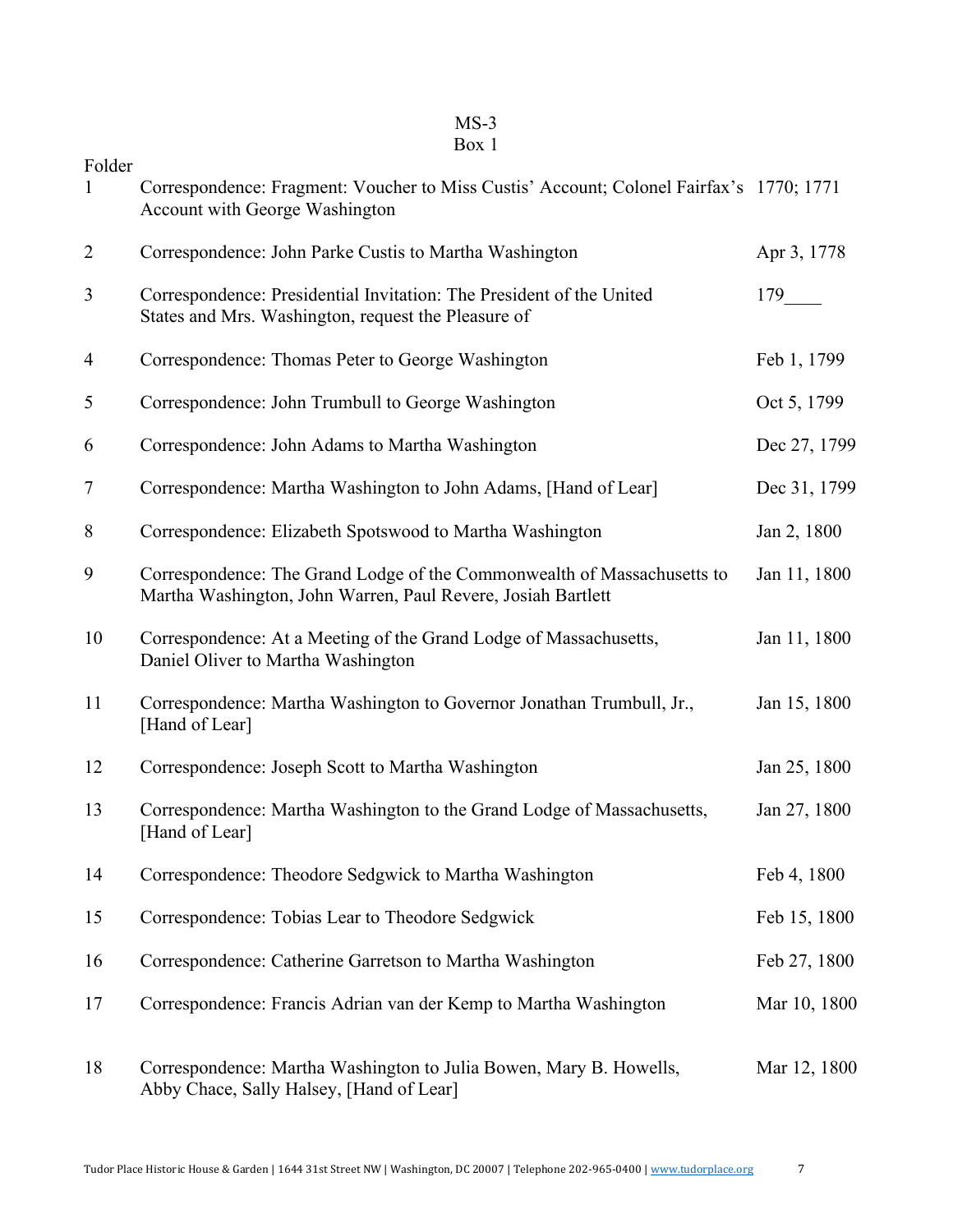| 19 | Correspondence: Martha Washington to Catherine Garretson, [Hand of Lear]                                                                                      | Mar 15, 1800  |
|----|---------------------------------------------------------------------------------------------------------------------------------------------------------------|---------------|
| 20 | Correspondence: Theodore Foster to Martha Washington                                                                                                          | Mar 18, 1800  |
| 21 | Correspondence: Bishop James Madison to Martha Washington                                                                                                     | Mar 24, 1800  |
| 22 | Correspondence: Martha Washington to Theodore Foster, [Hand of Lear]                                                                                          | Mar 28, 1800  |
| 23 | Correspondence: Julia Bowen, Mary B. Howells, Abba Chace, Sarah Halsey<br>to Martha Washington                                                                | Apr 2, 1800   |
| 24 | Correspondence: Martha Washington to Bishop James Madison, [Hand of Lear]                                                                                     | Apr 5, 1800   |
| 25 | Correspondence: Clement Biddle to Martha Washington                                                                                                           | Apr 5, 1800   |
| 26 | Correspondence: Timothy Pickering to Martha Washington:<br>Copy of Act of Congress signed by John Adams                                                       | Apr 7, 1800   |
| 27 | Correspondence: Joseph Willard to Martha Washington                                                                                                           | Apr 16, 1800  |
| 28 | Correspondence: Tobias Lear to Timothy Pickering                                                                                                              | Apr 20, 1800  |
| 29 | Correspondence: Tobias Lear to Clement Biddle                                                                                                                 | Apr 20, 1800  |
| 30 | Correspondence: John Russell and John West to Martha Washington                                                                                               | Apr 28, 1800  |
| 31 | Correspondence: A. Gray to Martha Washington                                                                                                                  | Apr 28, 1800  |
| 32 | Correspondence: Tobias Lear to John Russell, John West                                                                                                        | May 12, 1800  |
| 33 | List: Orations and Eulogies on the Death of General Washington;<br>Sermons and Funeral Discourses on the Death of General Washington                          | May 17, 1800  |
| 34 | Correspondence: Tobias Lear to Joseph Willard                                                                                                                 | Jun 6, 1800   |
| 35 | Labels: Letters which have been answered or which do not require an answer;<br>Letters to & Copys (sic) from Mrs. Martha Washington, Decd.; Copies of Letters | ND[1799-1800] |
| 36 | Label: "Letters from 'Mt. Vernon'" [Hand of Armistead Peter, Jr.]                                                                                             | ND            |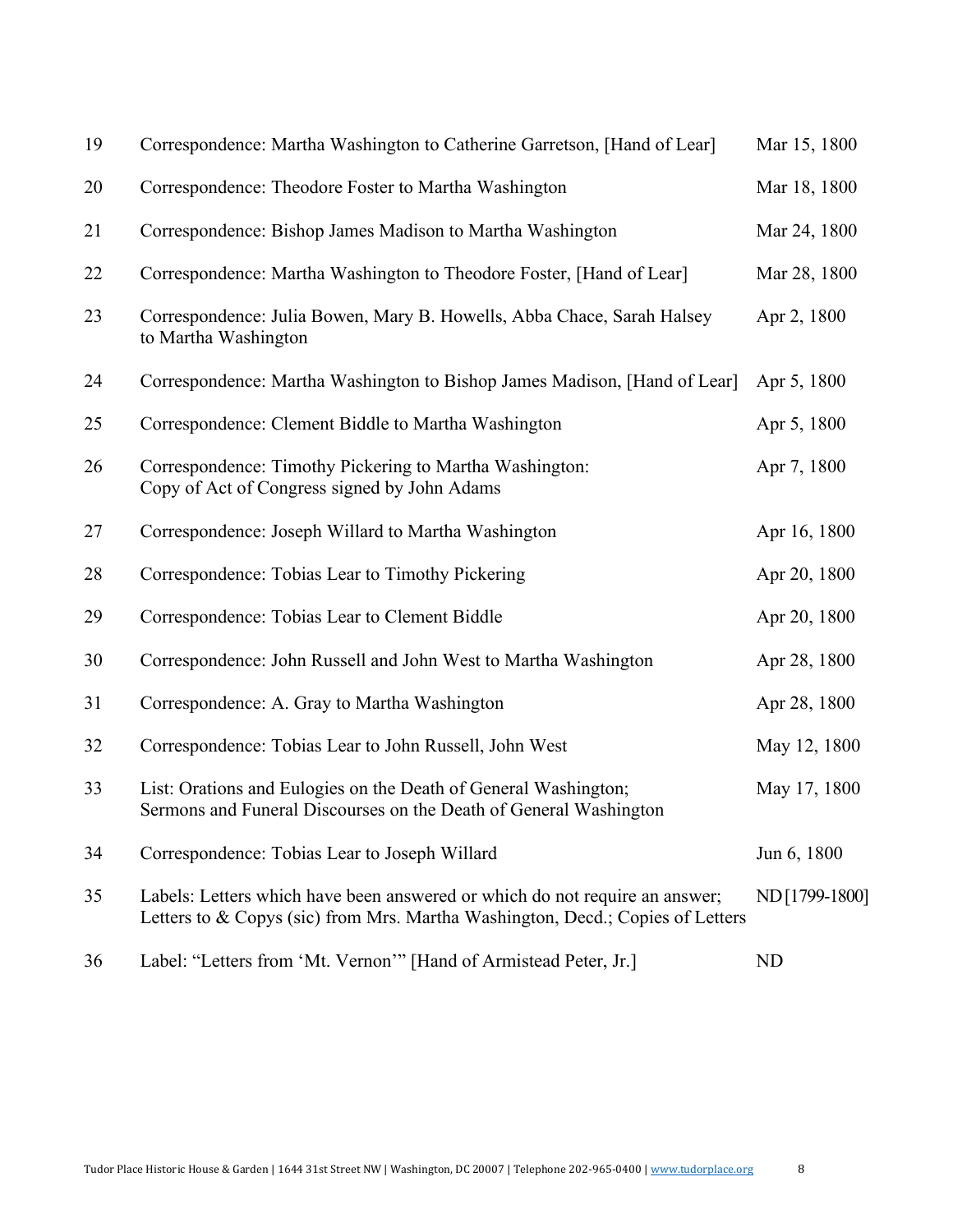# MS-3

| Folder<br>1    | Legal Opinion: Questions and Answers on the Estate of George Washington<br>regarding the Rights of Lawrence Lewis, Bushrod Washington                                                                 | Ca. 1800                                   |
|----------------|-------------------------------------------------------------------------------------------------------------------------------------------------------------------------------------------------------|--------------------------------------------|
| $\overline{2}$ | <b>Accounts: Lawrence Lewis</b>                                                                                                                                                                       | 1800-1803                                  |
| 3              | Legal Opinion: Three Questions upon the Will of George Washington<br>as they affect the Rights of Mrs. Washington and the Residuary Devisees,<br>Charles Lee                                          | Feb 15, 1800                               |
| 4              | Receipt: Real Property Tax Paid by Thomas Peter                                                                                                                                                       | 1801                                       |
| 5              | Questions of the Executors upon the Wills of George and Martha Washington,<br>Charles Lee and Charles Simms                                                                                           | Ca.1802                                    |
| 6              | Legal Opinion: Opinions on the Questions of the Executors of<br>Martha Washington's Will, Charles Lee and Charles Simms                                                                               | Jul 2, 1802                                |
| 7              | Legal Opinions: Answers submitted to the Questions on the Estates<br>of George Martha Washington; Charles Lee, Charles Simms, Thomas Swann                                                            | July 17, 1802                              |
| 8              | Receipt: Filing Papers Paid by Thomas Peter                                                                                                                                                           | Mar/Aug<br>1802; 1804                      |
| 9              | Bill: Dress for Martha Washington, Receipt Paid by Thomas Peter                                                                                                                                       | Feb 25, 1802;<br>Jun 21, 1803              |
| 10             | Bill: Funeral Goods Receipt Paid by Thomas Peter                                                                                                                                                      | May 24, 1802;<br>Jan 20, 1804              |
| 11             | Receipt: Recording of Will of Martha Washington by Thomas Peter and<br>George Washington Parke Custis; Receipt to Probe Mrs. Washington's Will<br>Paid by Thomas Peter                                | Jun 1802;<br>Mar 1804;<br>Jun 19 ND [1802] |
| 12             | Bill: Drafting of Will; Bill for Opinions on Sundry Questions Delivered<br>to Mr. T. Peter; Bill For Opinions On Many Questions Proposed by Mr. Custis;<br>Bill from Charles Lee Paid by Thomas Peter | Jun 4/Jul 1802;<br>Jan 31, 1803            |
| 13             | Receipt: Indian Corn Paid by Thomas Peter to<br>George Washington Parke Custis                                                                                                                        | Jun 22, 1802                               |
| 14             | Bill and Receipt: Leading of Coffin                                                                                                                                                                   | Jun 24, 1802;<br>Jul 1, 1802               |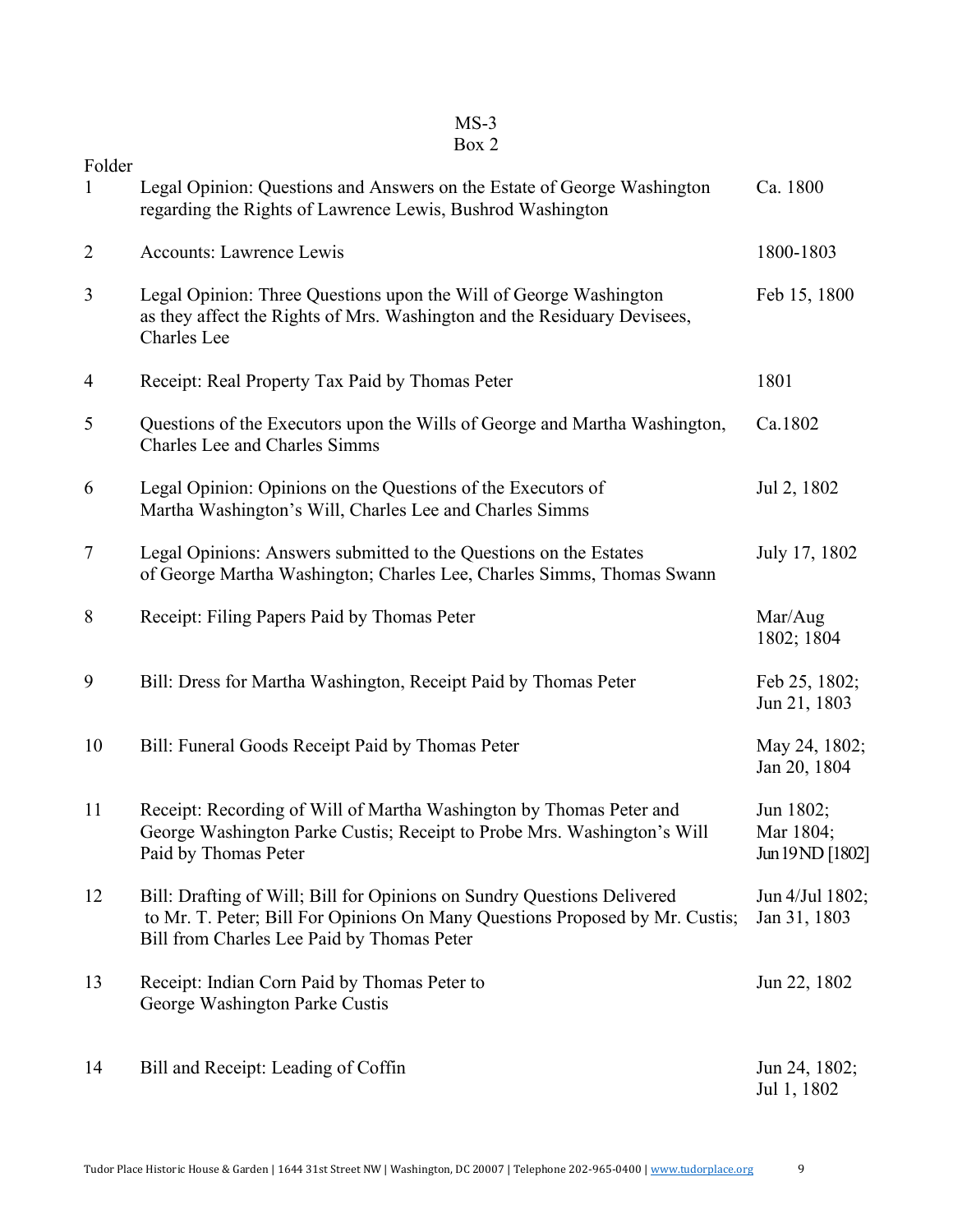| 15 | Martha Washington Estate Sale List, [Hand of<br>Thomas Peter]; Wrapper [Document 1]                                                       | Jul 1802                      |
|----|-------------------------------------------------------------------------------------------------------------------------------------------|-------------------------------|
| 16 | Martha Washington Estate Sale List, [Hand of<br>Thomas Peter] [Document 2]                                                                | Jul 1802                      |
| 17 | Bill: John Anderson to Thomas Peter for Whiskey; Receipt: Thomas Peter<br>for payment from John Anderson July 28, 1802                    | Jul 20, 1802                  |
| 18 | Receipt: Freight of Furniture from Mount Vernon Paid by Thomas Peter                                                                      | Aug 4, 1804                   |
| 19 | Receipt: Dr. James Craik Paid by Thomas Peter                                                                                             | Sep 8, 1802                   |
| 20 | Receipt: Legatee Anna Maria Washington from Martha Washington's Estate<br>Paid by Thomas Peter                                            | Sep 28, 1802                  |
| 21 | Bill: Taxes on Washington's Land in Fairfax County Paid by Thomas Peter                                                                   | Dec 30, 1802;<br>Mar 14, 1811 |
| 22 | Receipt: Legatees Martha Maria and Frances Dandridge from<br>Martha Washington's Estate Paid by Thomas Peter                              | Mar 12, 1803                  |
| 23 | Receipt: Legatee F.D. Henley from Martha Washington's Estate<br>Paid by Thomas Peter                                                      | Apr 1, 1803                   |
| 24 | Request to Alexandria Chancery Court to Refund Money to Thomas Peter                                                                      | Jan 20, 1804                  |
| 25 | Receipt from Richard Burnett against Estate of Martha Washington<br>Paid by Thomas Peter                                                  | Feb 11, 1805                  |
| 26 | List: Legatees for Martha Washington's Estate in Hand of Thomas Peter                                                                     | Ca.1820                       |
| 27 | Correspondence: John Dandridge to Benjamin Lincoln Lear Granting Lear<br>Authority to Act for Dandridge in Alexandria Chancery Court Case | Jan 24, 1826                  |
| 28 | Receipt: Legatee John Parke Custis Peter from Martha Washington's Estate<br>Paid by Thomas Peter                                          | Feb 4, 1826                   |
| 29 | Receipt: Legatee America Pinckney Peter from Martha Washington's Estate<br>Paid by Thomas Peter                                           | Feb 4, 1826                   |
| 30 | Receipt: Lawrence Lewis for legatee Mary E.A. Lewis from<br>Martha Washington's Estate Paid by Thomas Peter                               | May 13, 1826                  |